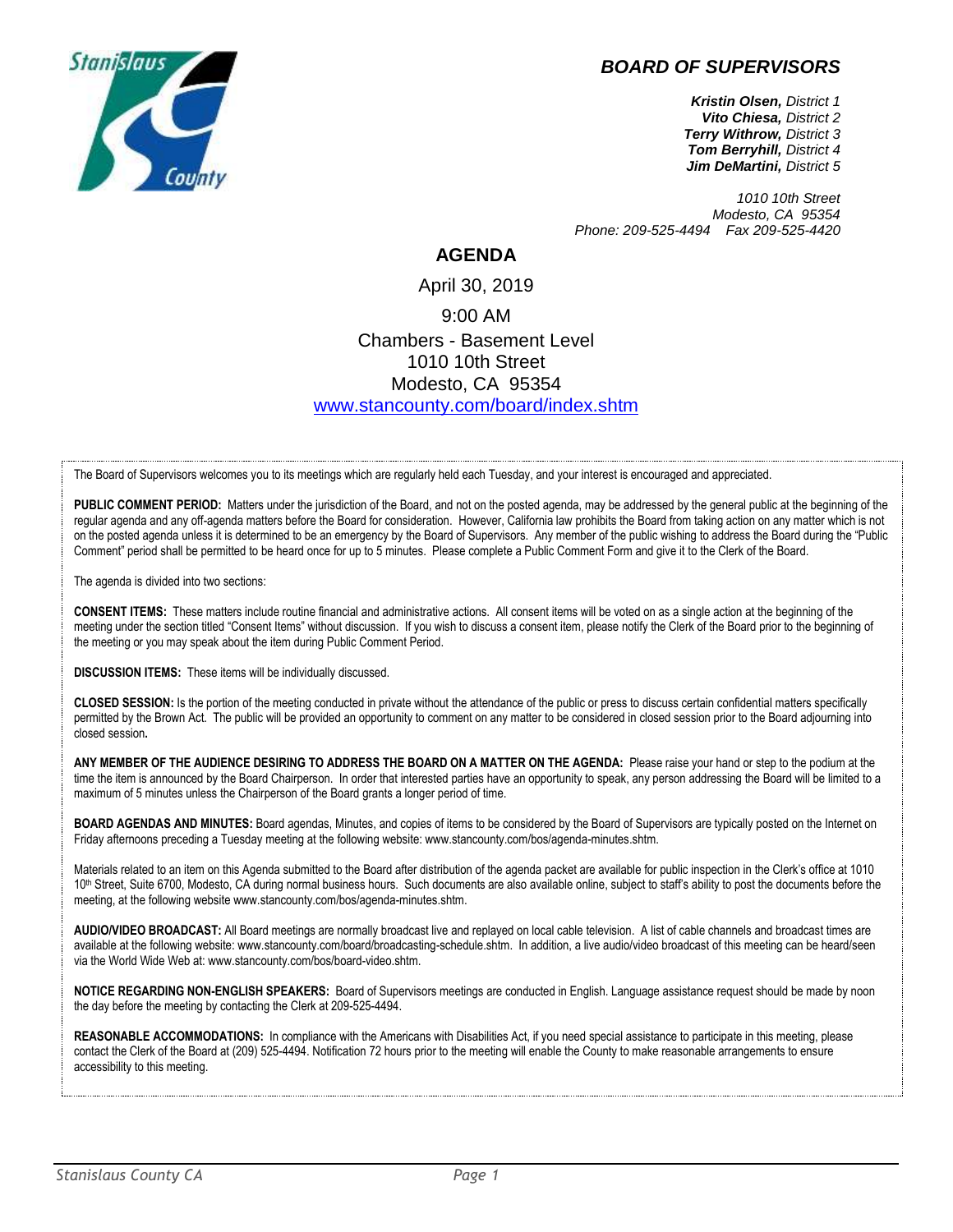- 1. Pledge Allegiance to the Flag
- 2. Invocation
- 3. Presentation: Valley Children's Healthcare "Stanislaus County's Children: Futures Worth Fighting For"
- 4. Public Comment Period
- 5. Consent Calendar
	- A. Miscellaneous
		- 1. Approval of the Minutes for April 16, 2019 [\(View Item\)](http://stancounty.com/bos/minutes/2019/min04-16-19.pdf)
		- 2. Approval of a Commendation for David A. Olson, M.D., Upon Receiving the John Darroch Memorial Award, as the Outstanding Physician for 2019, from the Stanislaus Medical Society [\(View Item\)](http://stancounty.com/bos/agenda/2019/20190430/A02.pdf)
		- 3. Approval of Appointment of Edward L. Ford to the Hills Ferry Cemetery District Board of Directors [\(View Item\)](http://stancounty.com/bos/agenda/2019/20190430/A03.pdf)
		- 4. Approval to Proclaim May 2019 as Mental Health Awareness Month in Stanislaus County [\(View Item\)](http://stancounty.com/bos/agenda/2019/20190430/A04.pdf)
	- B. Chief Executive Office
		- 1. Approval to Adopt the Recommended Decision of the Nuisance Abatement Hearing Board Regarding the Property at 1112 Manor Drive, Modesto, California – Environmental Resources [\(View Item\)](http://stancounty.com/bos/agenda/2019/20190430/B01.pdf)
		- 2. Approval of the Area Plan Update for the Area Agency on Aging for Fiscal Year 2019-2020 – Aging and Veteran Services [\(View Item\)](http://stancounty.com/bos/agenda/2019/20190430/B02.pdf)
		- 3. Approval to Apply for and Accept, if Awarded, Grant Funding from the California State Library for the Zip Books Project – Library [\(View Item\)](http://stancounty.com/bos/agenda/2019/20190430/B03.pdf)
		- 4. Approval to Renew a Resolution Authorizing the Treasurer-Tax Collector to Utilize the California State Local Area Investment Fund (LAIF) as a Short-Term Investment Vehicle – Treasurer / Tax Collector [\(View Item\)](http://stancounty.com/bos/agenda/2019/20190430/B04.pdf)
		- 5. Approval to Disburse Excess Proceeds of \$443,638.19 from the November 9, 2017 Sale of Tax-Defaulted Properties – Treasurer / Tax Collector [\(View Item\)](http://stancounty.com/bos/agenda/2019/20190430/B05.pdf)
		- 6. Approval of the Fourth Update on the Homeless Facility Plan and Partnership between the County, the City of Modesto and The Salvation Army in Accordance with the Provisions of the Public Contract Code and Related Matters – Chief Executive Office [\(View Item\)](http://stancounty.com/bos/agenda/2019/20190430/B06.pdf)
		- 7. Approval to Adopt the Mental Health Services Act Plan Update for Fiscal Year 2018-2019 to allow expenditure of MHSA funds for Short-Term Residential Treatment Agreements – Behavioral Health & Recovery Services [\(View Item\)](http://stancounty.com/bos/agenda/2019/20190430/B07.pdf)
		- 8. Approval to Award a Contract for Emergency Flood Response Planning to Kjeldsen, Sinnock, and Neudeck, for the Department of Water Resources Grant Flood Fight Projects – Office of Emergency Services/Fire Warden [\(View Item\)](http://stancounty.com/bos/agenda/2019/20190430/B08.pdf)
		- 9. Acceptance of the Nineteenth Update in Accordance with Public Contract Code Sections 20134 and 22050 for Emergency Remediation/Repairs at 10th Street Place, to Repair Water Damage and Restore Essential Government Operations – Chief Executive Office [\(View Item\)](http://stancounty.com/bos/agenda/2019/20190430/B09.pdf)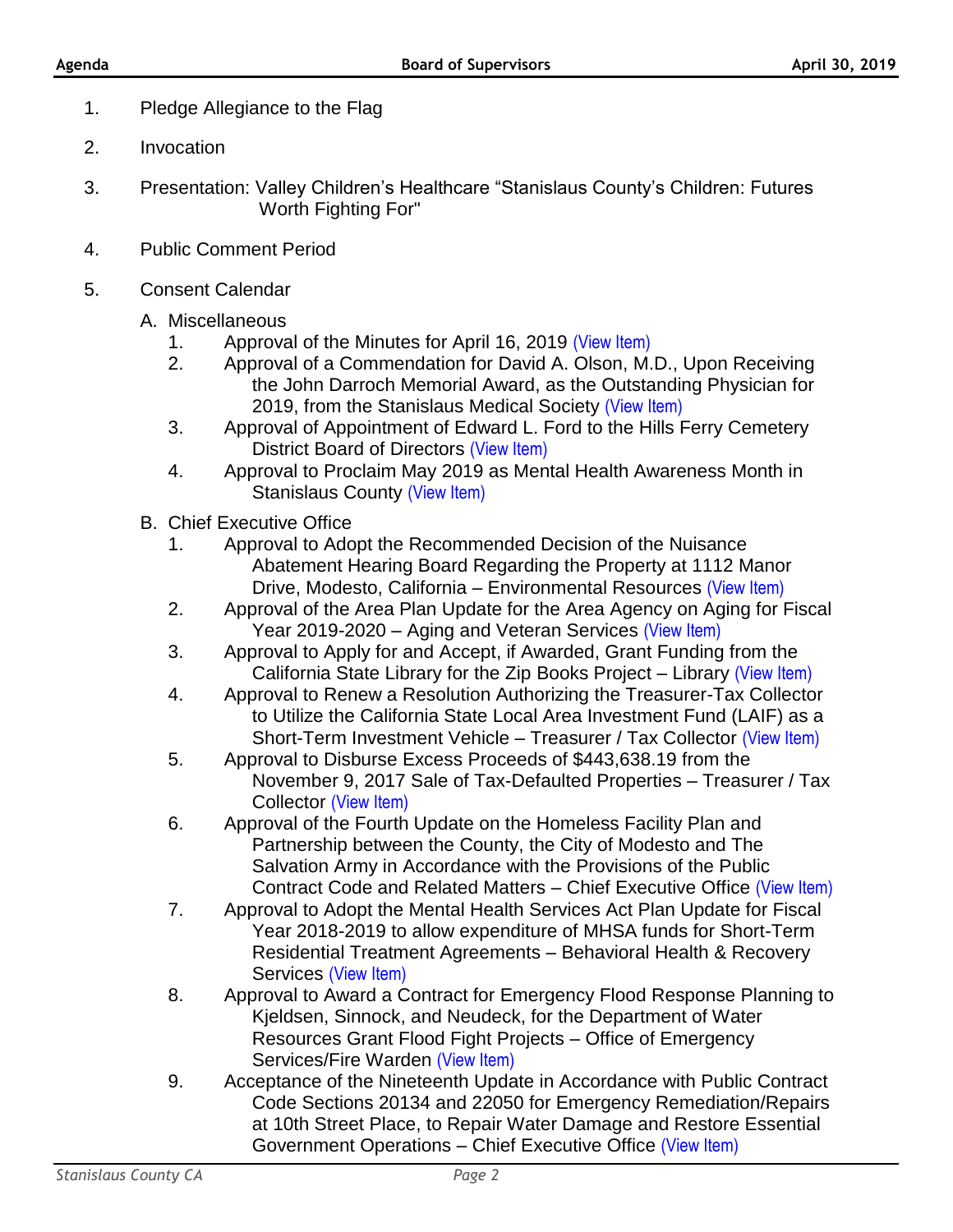- 10. Approval to Enter into an Agreement with Fidelity National Information Services Government Payment Solutions for the Implementation of an Electronic Payment System in the General Services Agency – General Services Agency [\(View Item\)](http://stancounty.com/bos/agenda/2019/20190430/B10.pdf)
- C. Department of Public Works
	- 1. Approval to Adopt a Resolution Certifying the 2018 Mileage in Stanislaus County's Maintained Mileage Road System [\(View Item\)](http://stancounty.com/bos/agenda/2019/20190430/C01.pdf)
	- 2. Authorize the Public Works Director to Negotiate a Freeway Maintenance Agreement Between Stanislaus County and the State of California, Department of Transportation, for State Route 132 from Clark Road to Carpenter Road [\(View Item\)](http://stancounty.com/bos/agenda/2019/20190430/C02.pdf)
	- 3. Authorize the Installation of Four Street Lights at Various Locations in the Denair Lighting District [\(View Item\)](http://stancounty.com/bos/agenda/2019/20190430/C03.pdf)
- D. Department of Planning and Community Development
	- 1. Approval to Rescind a Portion of Williamson Act Contract No. 2017-11, Located on Victory Avenue, Between Lon Dale Road (HWY 120) and River Road, in the Oakdale Area; and Approval of a New Contract, Pursuant to Lot Line Adjustment Application No. PLN2018-0040, O'Roark and Magers [\(View Item\)](http://stancounty.com/bos/agenda/2019/20190430/D01.pdf)
	- 2. Authorization to Submit a Grant Application and an Administrative Entity Award Recommendation Package for Fiscal Year 2019-2020 to the California Department of Housing and Community Development for the State of California Emergency Solutions Grants Program [\(View Item\)](http://stancounty.com/bos/agenda/2019/20190430/D02.pdf)
	- 3. Approval to Set a Public Hearing on May 14, 2019, at the 9:00 A.M. Meeting, to Consider the Planning Commission's Recommendation for Approval of Use Permit and Development Agreement Application No. PLN2018-0162, Phenos Cooperative, Inc., for the Operation of a Commercial Cannabis Cultivation, Processing, and Distribution Located at 304 Motor City Court, between Detroit Lane and McHenry Avenue, in the Modesto Area [\(View Item\)](http://stancounty.com/bos/agenda/2019/20190430/D03.pdf)
- E. County Counsel

## 6. Public Hearings

- 1. Conduct a Public Hearing to Consider the Planning Commission's Recommendation for Approval of Use Permit and Development Agreement Application No. PLN2018-0159, Stockton Business Strategies, to Establish a Commercial Cannabis Mixed-Light Cultivation Operation Located at 1837 Welty Road, between Spencer and West Blewett Roads, in the Vernalis Area - Planning and Community Development [\(View Item\)](http://stancounty.com/bos/agenda/2019/20190430/PH01.pdf)
- 2. Public Hearing to Consider Revising the Load Carrying Capacities of the Schell Road Bridge over the South San Joaquin Irrigation District (SSJID) Main Canal and the Pleasant Valley Road Bridge over SSJID Main Canal, per Section 35751 of the California Vehicle Code – Public Works [\(View Item\)](http://stancounty.com/bos/agenda/2019/20190430/PH02.pdf)
- 3. Public Hearing to Consider Approval to Enter into a Freeway Agreement Between Stanislaus County and the State of California Department of Transportation for State Route 132 From Clark Road to Carpenter Road – Public Works [\(View Item\)](http://stancounty.com/bos/agenda/2019/20190430/PH03.pdf)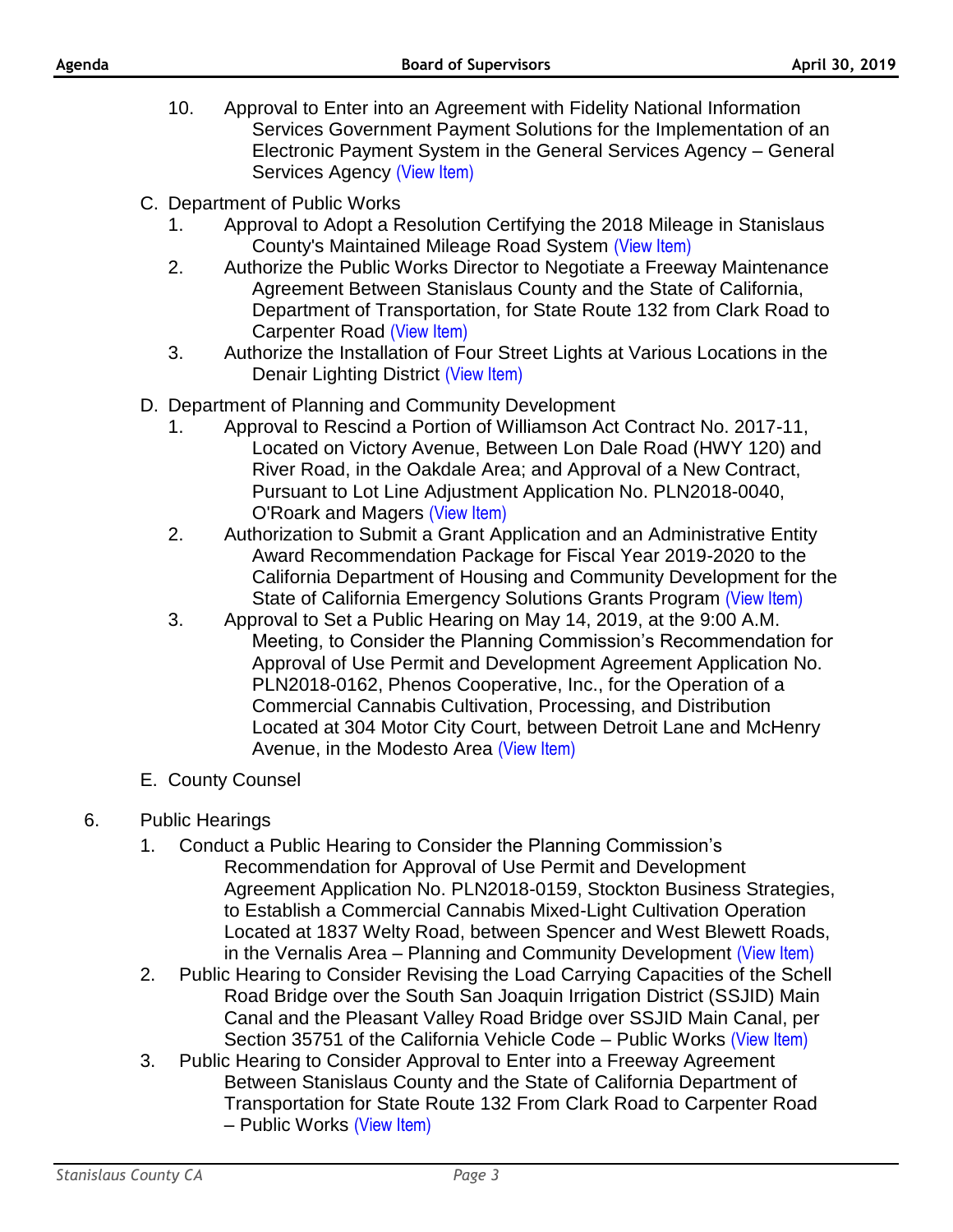- 7. Discussion Items
	- 1. Approval to Accept Updates on the Homeless Community System of Care Restructure Project, Homelessness Funding, and Development of a New Governance Body, the Stanislaus Homeless Alliance (SHA) and Appoint a Board of Supervisors' Member to Serve as the County's Representative on the SHA – Chief Executive Office [\(View Item\)](http://stancounty.com/bos/agenda/2019/20190430/DIS01.pdf)
- 8. Correspondence
	- 1. This Board has received a letter from the U.S. Department of Housing and Urban Development regarding the 2019 Fiscal Year allocations for the Community Planning and Development's formula programs which provide funding for housing, community and economic development activities, and assistance for low and moderate-income persons and special need populations. (Recommendation: Refer to the Department of Planning and Community Development.) [\(View Item\)](http://stancounty.com/bos/agenda/2019/20190430/Corr01.pdf)
	- 2. This Board has received a letter from the West Stanislaus Irrigation District regarding the appointment of James Cox to their Board of Directors. (Recommendation: Refer to the Clerk-Recorder and Registrar of Voters.) [\(View Item\)](http://stancounty.com/bos/agenda/2019/20190430/Corr02.pdf)
	- 3. This Board has received a copy of the 2018 Annual Report on Toxic Emissions from Valley Facilities from the San Joaquin Valley Air Pollution Control District. (Recommendation: Refer to the Department of Environmental Resources.) [\(View Item\)](http://stancounty.com/bos/agenda/2019/20190430/Corr03.pdf)
	- 4. This Board has received a letter from the Stanislaus County Employees Retirement Association regarding Fiscal Year 2019-2020 retirement contribution rates and funded status as of June 30, 2018. (Recommendation: Refer to the Chief Executive Office.) [\(View Item\)](http://stancounty.com/bos/agenda/2019/20190430/Corr04.pdf)
	- 5. This Board has received a letter from Oakdale Fire Protection District requesting dry-period funding for Fiscal Year 2019-2020 per Government Code Section 23010. (Recommendation: Refer to the Auditor-Controller.) [\(View Item\)](http://stancounty.com/bos/agenda/2019/20190430/Corr05.pdf)
	- 6. This Board has received the following claims: Victoria Vera; Jacinta Groves; Soila Rodriguez; and, John Goold. (Recommendation: Acknowledge receipt of claims and refer to the Chief Executive Office – Risk Management Division.)
- 9. Board of Supervisors' Reports
- 10. Legislative, Fiscal and Management Report Chief Executive Officer
- 11. Adjournment